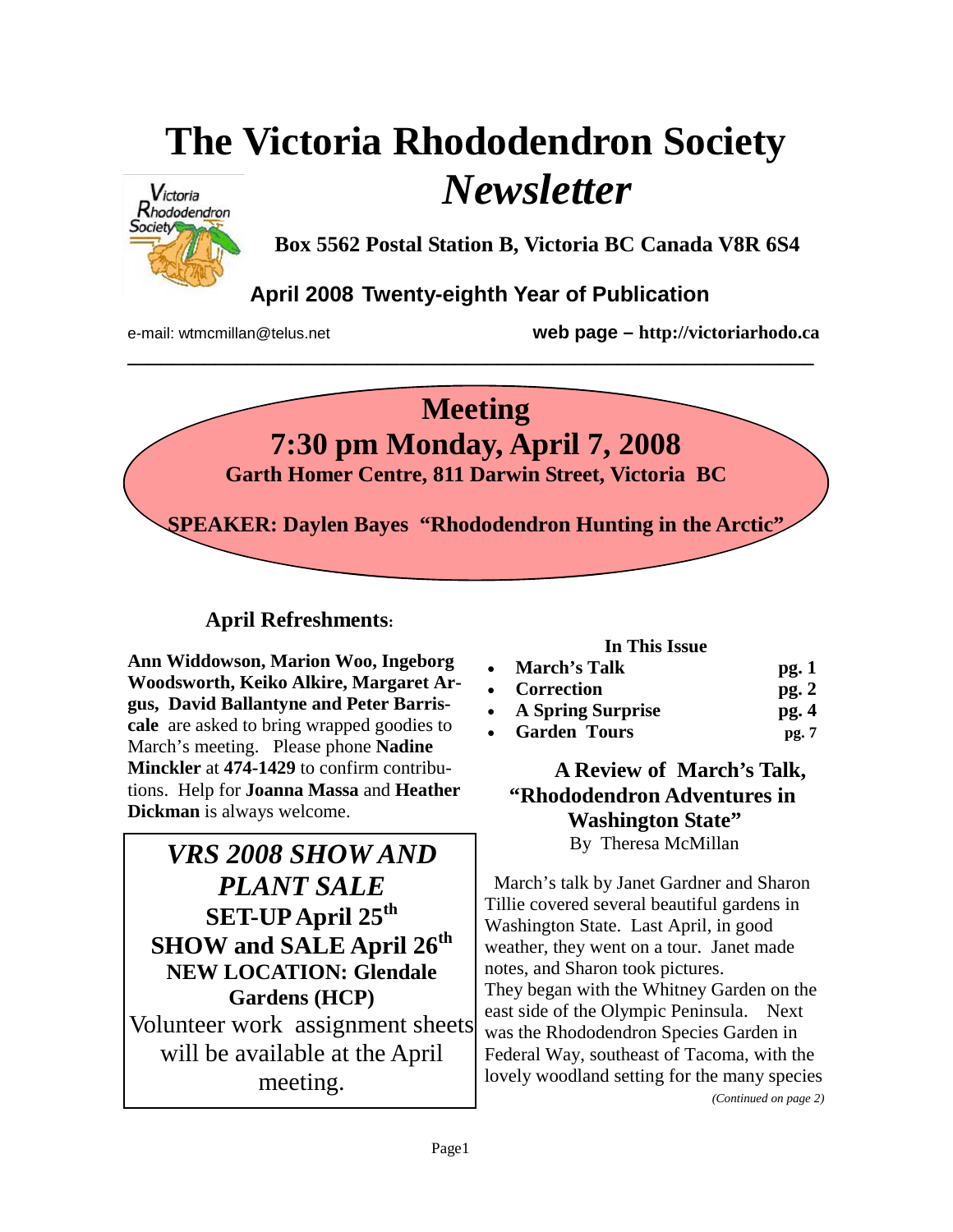|                                                | <b>VRS Board</b>                              |                      |
|------------------------------------------------|-----------------------------------------------|----------------------|
| (Continued from page 1)                        | President:                                    |                      |
| rhodies. There were some photos of remark-     | <b>Margaret deWeese</b>                       | 748-0538             |
| able bonsais from the Bonsai House. The        | mdeweese@shaw.ca                              |                      |
| Weyerhaeuser Center, wherein the Species       | <b>Bill McMillan</b>                          | 478-3515             |
| Gardens lie, featured vast areas of well-      | wtmcmillan@telus.net                          |                      |
| trimmed English Ivy. Ironically, ecologi-      | Past President                                |                      |
| cally sensitive gardeners consider ivy a pest. | <b>Bill McMillan</b>                          | 478-3515             |
| The Seattle University Mall featured several   | wtmcmillan@telus.net                          |                      |
| bronze statues, running water and fountains,   | 1st Vice President:                           |                      |
| and remarkable stone features among the        | <b>Jacqueline Bradbury</b>                    | 389-1379             |
| small gardens. There was even a small          | jacqbradbury@shaw.ca                          |                      |
| model of Stonehenge.                           | 2nd Vice President:                           |                      |
| Another lovely garden was the Miller Bo-       | <b>Karen Morrison</b>                         | 477-8281             |
| tanical Garden, north of Seattle, full of spe- | bkmorrison@shaw.ca                            |                      |
| cial plants. It overlooks Puget Sound and      | <u>Treasurer:</u>                             |                      |
|                                                | <b>Ann Widdowson</b>                          | 479-9167             |
| the Olympic Mountains.                         | awiddowson@shaw.ca                            |                      |
| On the way to the Meerkerk gardens on          | Secretary:                                    |                      |
| Whidbey Island, Janet and Sharon visited       | <b>Theresa McMillan</b>                       | 478-3515             |
| the home of the Rhododendron hybridiser,       | wtmcmillan@telus.net                          |                      |
| Frank Fujioko. We enjoyed pictures of his      | Members-at-Large:                             |                      |
| hybrids and the Meerkerk gardens them-         | <b>Lois Blackmore</b>                         | 478-6615             |
| selves.                                        | loisb@shaw.ca                                 |                      |
| The final pictures were of the famous tulip    | <b>Dick Pitfield</b>                          | 592-4261             |
| fields in blazing colour in the Skagit Valley, | rpitfield@telus.net                           |                      |
| south of Mount Vernon. The Roozengaard         | <b>Arthur Ralfs</b>                           | 479-2629             |
| Tulip Gardens with the windmill feature        | acralfs@shaw.ca                               |                      |
| were lovely.                                   | <b>Gareth Shearman</b>                        |                      |
| We appreciated seeing these gardens from       | Shearman@victoria.tc.ca                       | 385-4302             |
| Washington State. I'm sure many of our         | <b>Newsletter Committee:</b>                  |                      |
| members have added their names to gardens      |                                               |                      |
|                                                | <b>Theresa McMillan</b>                       | 478-3515             |
| we want to visit this spring.                  | <b>Joyce Whittle</b>                          | 656-7313             |
|                                                | <b>Peggy Pitfield</b><br><b>Bill McMillan</b> | 592-4261<br>478-3515 |
|                                                | <b>Website</b>                                |                      |
| <b>Correction</b>                              | <b>Arthur Ralfs</b>                           | 479-2629             |
| by M.J. Harvey                                 |                                               |                      |

Ah, the frailties of the human mind! In a previous newsletter I mentioned a hybrid using R. *pachysanthum* as the female parent but erred when I said I put pollen of a "dwarf taliense" on its stigmas. What I should have written was *tsariense*. The seedlings are thus *pachysanthum X tsariense* and promise gorgeous foliage on a compact bush. There is always a degree of uncertainty in making hybrids. The only known is the fe-

male (seed) parent. In this case I can be pretty certain that the seedlings are hybrid since the specimen of *pachysanthum* does not set seed when left alone for the bees to do their work.

*Tsariense* grows to above the tree line as high as 4400m in SE Tibet where it is named for the town of Tsari. It is put in subsection Lanata by Cox and Cox.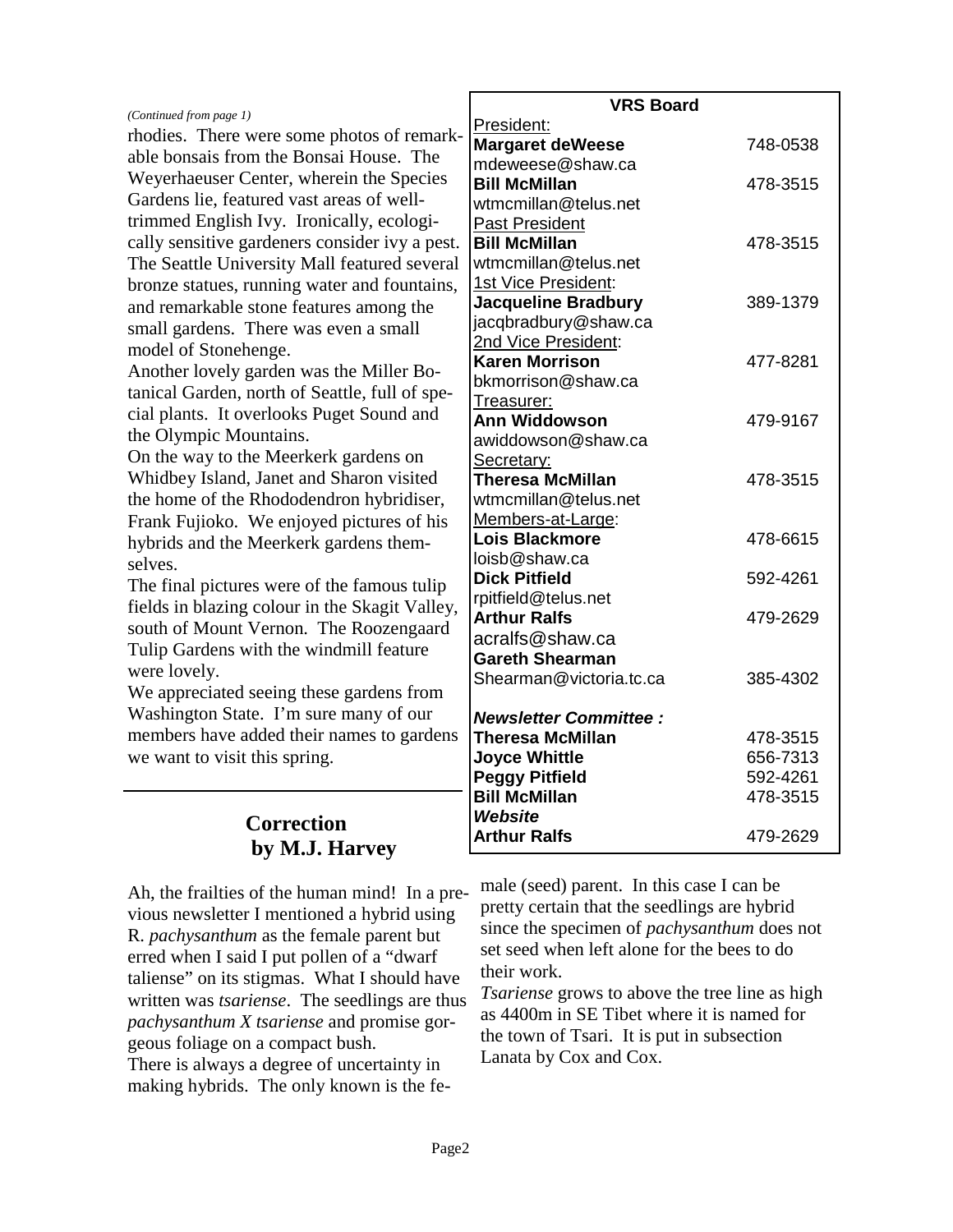#### **CHANGES IN THE SOCIETY'S BYLAWS**

The following bylaw changes will be voted on at the April General Meeting:

1.2.4 Friend - shall mean a person who is a fully paid up member of the Society but who is not a fully paid up member of the American Rhododendron Society. Delete Local Member and replace with Friends to agree with 1.2.4

10.5 The Secretary shall conduct the correspondence of the Society, issue notices of meetings of the Society and the Directors, keep the minutes of all meetings of the Society at which business is transacted and of

 meetings of the Directors, have custody of all records and documents of the Society, except those required to be kept by the Treasurer, and maintain the register of members.

Note: the Chair of the Membership Committee will work closely with the Secretary.

22.1 The Directors shall see that all necessary books and records of the Society required by the Bylaws of the Society or by any applicable statute or laws are regularly and properly kept.

11.3 Membership Committee. The Chair of the Membership Committee shall be appointed by the President. The Chair may appoint other members. The Committee will be responsible for maintaining a membership list, producing a phone list, and submitting membership reports to the Board of Directors and to the American Rhododendron Society.

#### *(*

Pachysanthum is another high altitude species, growing a long way from Tibet on the mountains of central Taiwan where it also gets to above the tree line to 3300m. It is placed in subsection Maculifera. Rhododendrons that grow in sun are frequently heavily indumented and my hobby was raising hybrids with indumentum. Many handsome plants have resulted. Where I have failed is in getting owners of my hybrids to site them in full sun where they can develop their dense foliage and short shoots. I find many plants have been planted in shade and kept wet, under which conditions they struggle for light and fail to show their potential. I am pleased to say the seedlings are doing well and I shall attempt to distribute them when they are larger.

#### **Notices**

The Board decided to allow advertising on the VRS Website. It must be related to rhododendrons or gardening and/or be relevant to members of the Society. A copy of the advertising policy will be available on the Website.

Jacqui Bradbury 389-1379 asks for the return of the VRS Show trophies in their protective bags so that they can be cleaned, in preparation for the Show and Sale in April.

The Vancouver Island Rock And Alpine Garden Society's 2008 annual show and sale will be held at Cadboro Bay United Church, 2625 Arbutus Road, Victoria, B.C. on Friday, April 25th from 1 pm to 8 pm and on Saturday, April 26th from 9 am to 4 pm. VIRAGS will also be hosting the American Primula Society National Show at this time.

The Victoria Chrysanthemum Society will be having its annual sale of rooted cuttings on April 19th from 10 am to noon at St. Mathias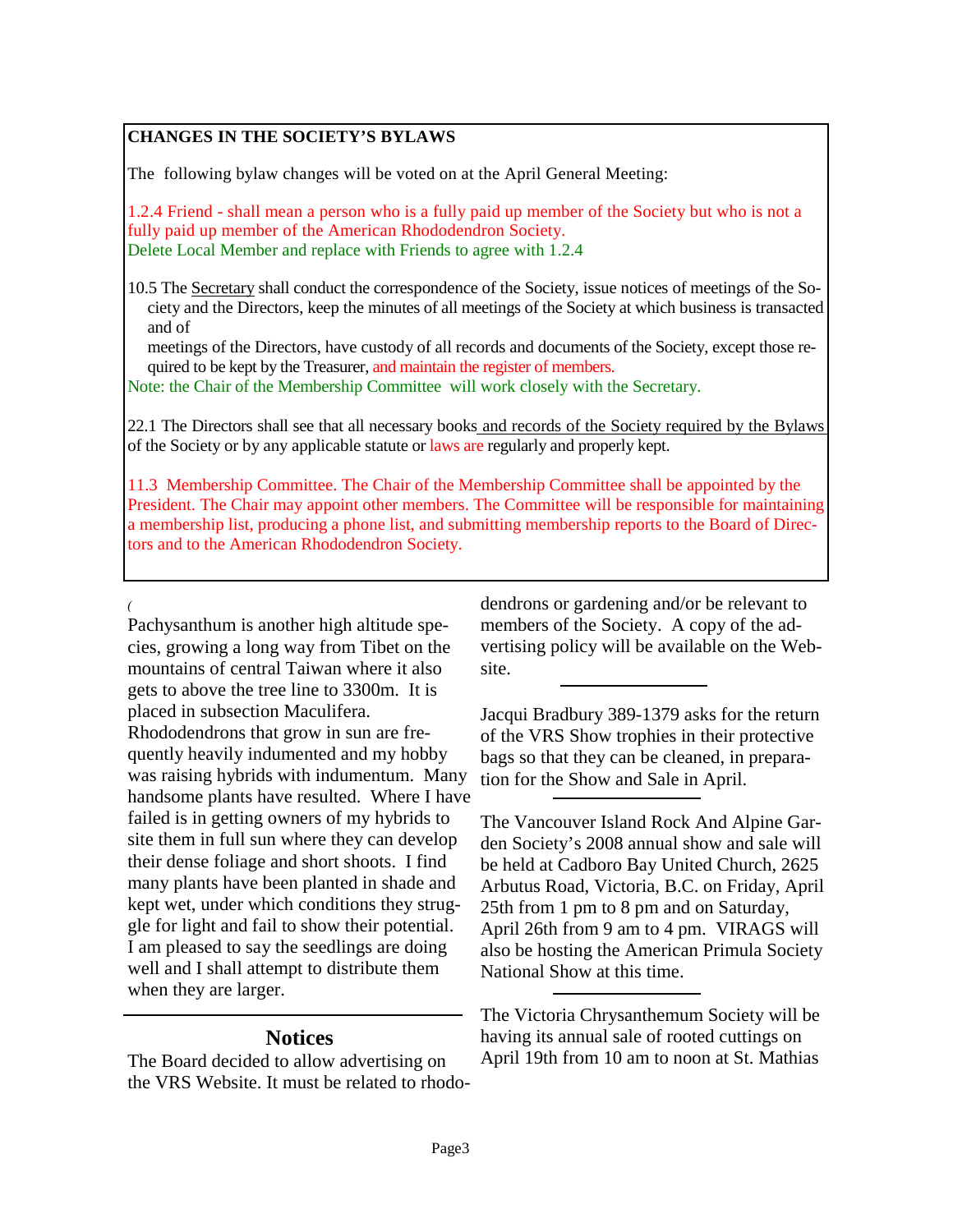Church Hall, corner of Richmond Road and Richardson Street.

The Nanaimo Chapter's show and sale will be Saturday May 10, 10 am to 2 pm, at the Centennial Building at Beban Park complex, 2300 Bowen Road, Nanaimo.

The Peace Arch Rhodo Society's plant sale will be Saturday, April 5 at Elgin Hall, 14250 Crescent Road in Surrey B.C. from 9 am to 3 pm.

## **A SPRING SURPRISE By Norman Todd**

I know spring is not here yet if you go by something as technical as an equinox that occurs with some precision someplace in the world, but there is a first flower on a plant that had been forgotten in the mess I call my garden and that to me means spring has arrived. The plant has the name *hylaeum* on it. That probably doesn't mean much to most people but that is really not so surprising as until fairly recently those who know about these things said it was doubtful if it was in cultivation.

*Hylaeum* means 'living on the mountain' and I can believe that is where it would show up best as it will get to be a fairly large shrub or small tree. The now dated but still regularly used Davidian's *The Rhododendron Species* with its four volumes of boilerplate prose does not even describe it other than placing it in with the Thomsonia. The Coxes say it should probably be merged with *faucium*. No matter, it pleases me. The one, solitary truss has a dozen rich pink flowers, bell shaped, each about 5 cm long. These are supplying an army of small ants with a Cowichan Bay smorgasbord of

scrumptious sustenance. The upper lobes of the corolla are heavily spotted in purple/pink.

Now comes the dilemma. The Species Workshop starting this coming weekend (15,16 March) will have the top North American taxonomical expert, Steve Hootman, teaching those fortunate enough to be attending how to key out the various species. This abstruse and, to most, mysterious process will be made transparent by Steve. This could confirm, or deny, the authenticity of my plant's label. But to sever that one truss would take a fair amount of courage. Then, if Steve pronounced it was merely *faucium* or, still worse, a hybrid could I accept the resulting psychological damage? I still have memories of a visit Steve made to our garden and to my deep chagrin pronounced many of my chestswelling treasures to be rouges. One characteristic of the plant gives me a little confidence; the bark is supposed to be smooth and peeling. My plant is not old enough to show this clearly but there are indications that the bark may exhibit this. I hope so. *Barbatum* is another species with shiny purplish bark. I have a clear image in my mind of a surreal grove of century-old *barbatums* in Dunedin, New Zealand with shining ghostly trunks. My plants of *barbatum* are still just juniors at a quarter of that age and only now does this become a feature worth remarking on.

I have a lovely yellow of low sprawling habit now blooming that I am not going to take to the Workshop. It has the name *valentinianum* on it. I can't remember where this plant came from. It may be it came from a now demised plant of that name that occupied what proved to be an inhospitable site. The late Herman Vaartnou decreed it to be merely a lowly hybrid called 'Quaver'. 'Quaver' is a Rothschild cross of *sulphureum* and *leucaspis.* Herman maintained that *valentinianum*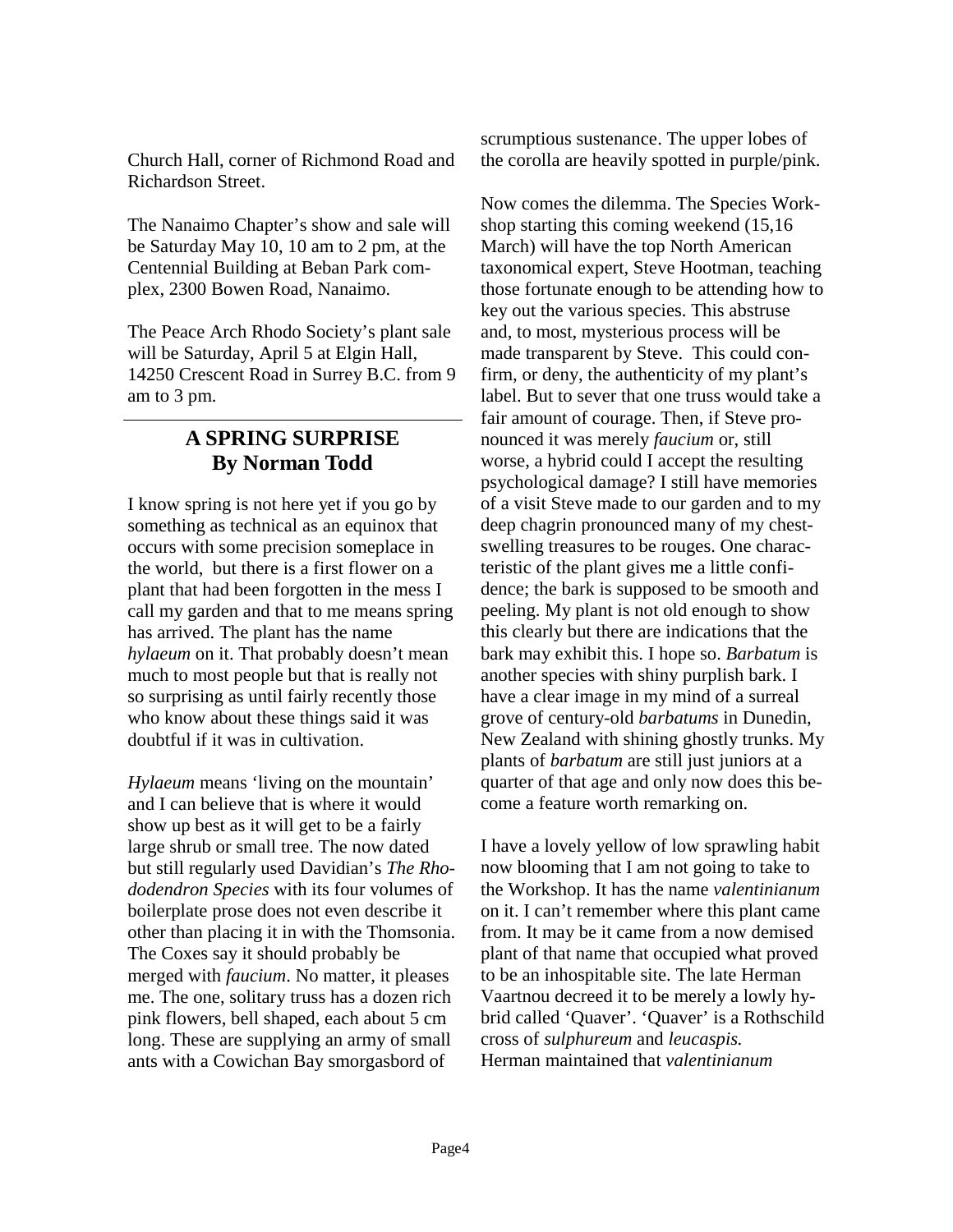should have a straight style (you can gather from this degree of exactitude how fussy these darned taxonomists can be — and very often they disagree with each other). The little that I have read on *valentinianum* does not mention a straight style as being diagnostic. The few pictures I have seen of *valentinianum* show a style much longer than the anthers — not the case in my plant — so I am resigned to having one less species and will not waste Steve's time. From a landscaper's plebian point of view, 'Quaver' is probably a more pleasing plant so I can rationalize about playing down the snobbiness.

Somewhat disappointing this year is the amount of bloom on the four or five plants I have of *irroratum*. The flower colour on the species is very variable; some are deep pink, some almost white and some cream. Some open in early March and others stay in tight bud until April. They all exhibit a severe case of measles. Every lobe is covered with (noninfectious spots) that might inhibit our medical members from including *irroratum* in their gardens. Two of Victoria's local dignitaries are commemorated by what the socially conscious cognoscenti claim to be good members of the species; 'Prince Abkhazi' and 'Princess Abkhazi'. These originated from the aforementioned Herman Vaartnou's garden and were grown from open pollinated seed. The Prince, in accordance with the pro-



tocol, comes two weeks before the Princess. I would never wish to be counted among those who cast any doubt on the purity of their lineage so the plants are in the *irrorata* for sure and I will definitely not take a branch to the Workshop for forensic examination. We have a very fine watercolor by Bonnie Moro of the freckled Princess gracing a wall that one faces descending stairs so it is always advisable to hold the banister tightly as the picture is mesmerizingly dangerous.

I will remark on one other gem that is in bloom. It may be worth having keyed out. I got it many years ago from Milton Wildfong of Mission. He called it the Exbury form of *strigillosum.* Most of us think of this species as being a strong primary red and I have to admit that I like the forms that stay red better. (Also they are certainly better sellers.) The Exbury form opens with deep red flowers but fairly quickly they fade to deep pink. There is a close relative called *pachytrichum* that has pink flowers. Ken Gibson grows a plant called *monosematum* that some authorities classify as a variety of *pachytrichum*. This is described as being half way between *strigillosum* and *pachytrichum*. It could be that what I call the Exbury form of *strigillosum* is this intergrade.

 I have to mention one other spring surprise. Again, I have some doubt about the correct nomenclature for this plant. It is certainly *oreodoxa* but is it Variety *oreodoxa* or Variety *fargesii*? The flower is a deep pink that is more typical of *fargesii*. I have another plant with that name and it is the best moisture meter in the garden. As soon as this *oreodoxa*  experiences any lack of moisture the leaves curl up, long before any other rhodo shows any sign of stress. This is said to be a genetic trait of *oreodoxa*. The plant that is blooming now does not evince this habit.

*(Continued on page 7)*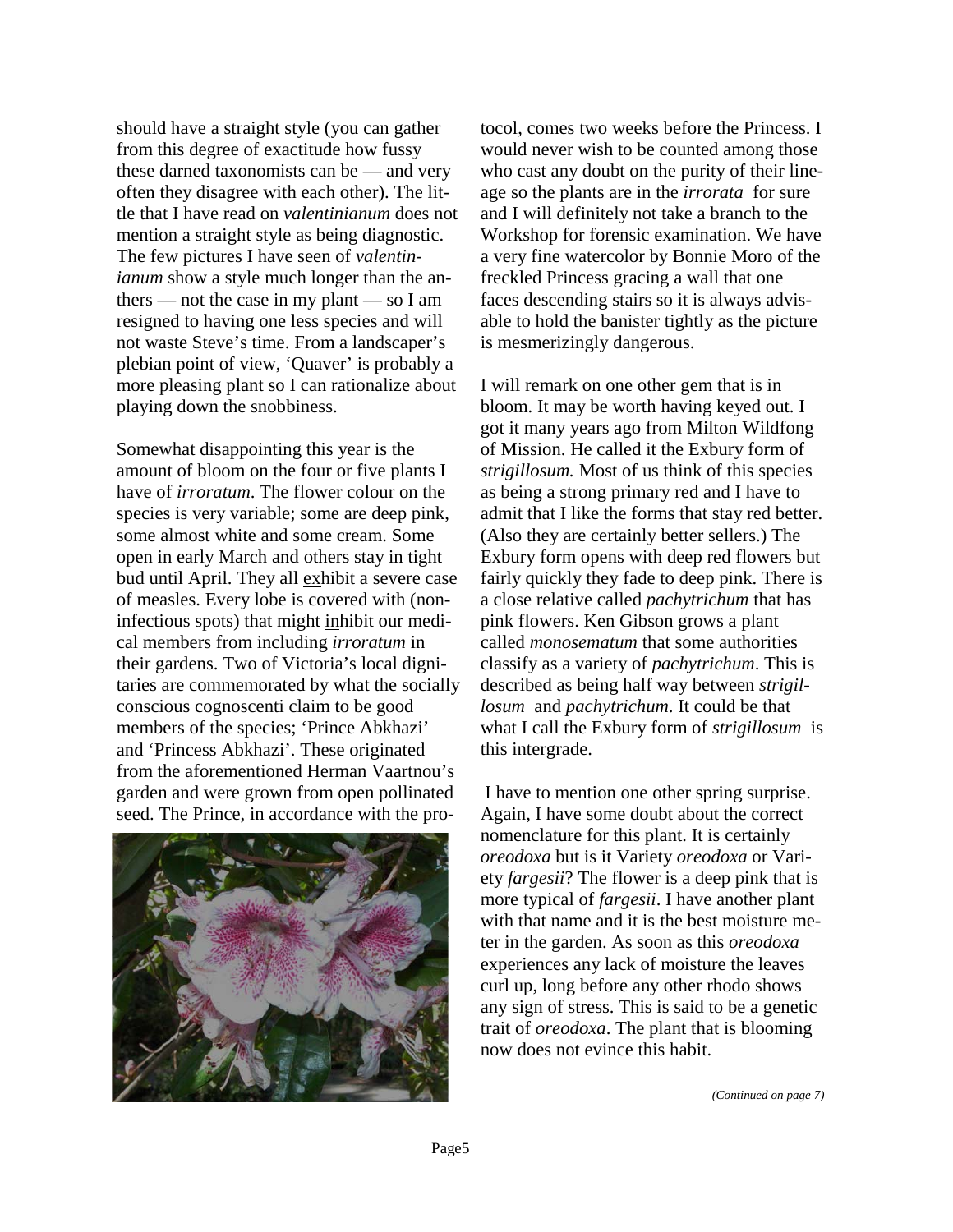# **Members' Activities**



Belated Christmas party pictures



Judges Training Workshop in March



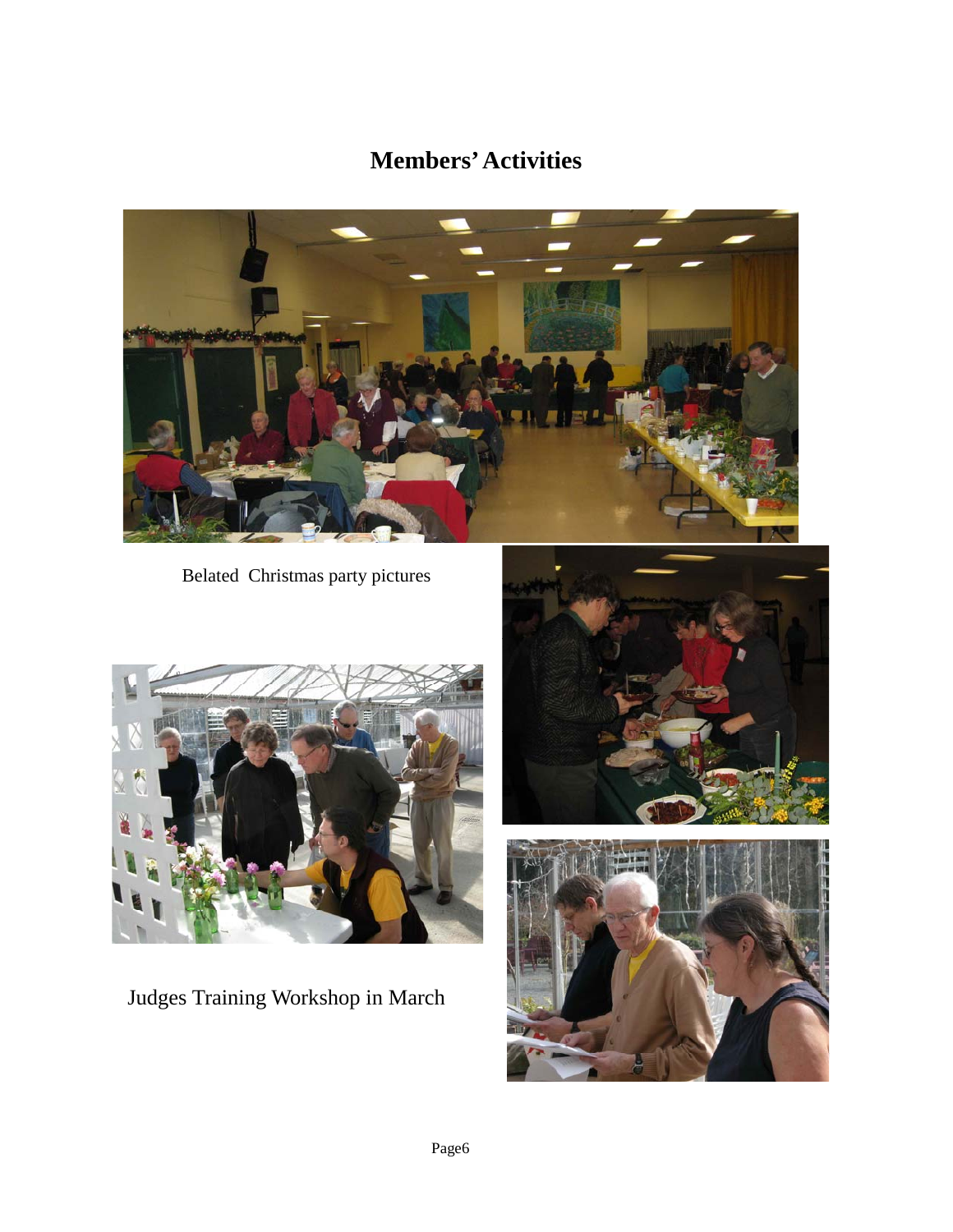#### *(Continued from page 5)*

One conclusion from all this is that names can become a fetish or a phobia. One should also remember that there is sometimes no clear disjoint between species. The concept of a species is a fluid one— essential for science but not at all necessary for the enjoyment of a garden. Still, I would not like to be referred to as thingimijig. March 2008

### **New Zealand Gardens Tour**

Diane Weissman, De Anza Chapter, is organizing a trip to New Zealand this fall to attend the **New Zealand Rhododendron** convention in Geraldine and then tour both public and private Gardens of the South Island of New Zealand. Dates are **24th October—10th November, 2008.**

Here's your opportunity to visit an area which has been called "garden heaven" on a fully escorted tour with a group of fellow rhodie members. Full details will be available shortly contact Diane at

diane1030@gmail.com or 650-964-1003 (California). Diane is a licensed travel professional. She and her husband Bob Weissman, ARS webmaster, have been members of the American Rhododendron Society for over 20 years. Diane has previously taken rhododendron groups to Hawaii and Tasmania.

## **UpComing Sales & Garden Visits**

**Plant Sale & Garden Open** . Saturday April 19th 10 am -Evelyn Weesjes' 10629 Derrick Rd. ( left off West Saanich to Downey, left off Downey to Derrick)

**Plant Sale & Garden Open**. Sunday April 20th 11-4pm. -Carmen Varcoe & Friends 5450 Old West Saanich Rd. Parking available next door at the Gazebo B & B.

**Plant a Holics Sale.** Sunday May 18th (9 - 12pm) ABKHAZI GARDENS- A Plant sale extravaganza.1964 Fairfield Rd. Parking at Margaret Jenkins School. Gardens Open Free 9:00 to 12:00 Tearoom Open from 10:00 on. More info call Abkhazi Gardens 598-8096

# **Tofino and Ucluelet Tour – May 17-18, 2008**

The Cowichan Valley Rhododendron Society has organised an exciting two day tour of rhodo gardens and special sites on the west coast of Vancouver Island at Tofino and Ucluelet on May 17 and 18- the peak blooming times for rhododendrons in several major heritage gardens.

 We welcome any Garden Club member on south Vancouver Island and adjacent islands to join us on this overnight tour to premier gardens and enjoy the company of dedicated rhodoholics and fellow gardeners in a spectacular location near Pacific Rim National Park. The tour includes the following:

 A guided tour of the magnificent old growth Douglas fir and western red cedar forests of MacMillan Provincial Park

- A boat trip to Stubbs Island near Tofino to view the island's world-class rhodo collection on the only Open House day at this garden. CVRS members who have visited the site rate it as "amazing" and "must see".
- A visit to one of Vancouver Island's most impressive rhodo gardens hosted by Ken and Dot Gibson of Tofino.
- An evening session about the life and accomplishments of George Frazer, an early rhodo pioneer and horticulturist on Vancouver Island.